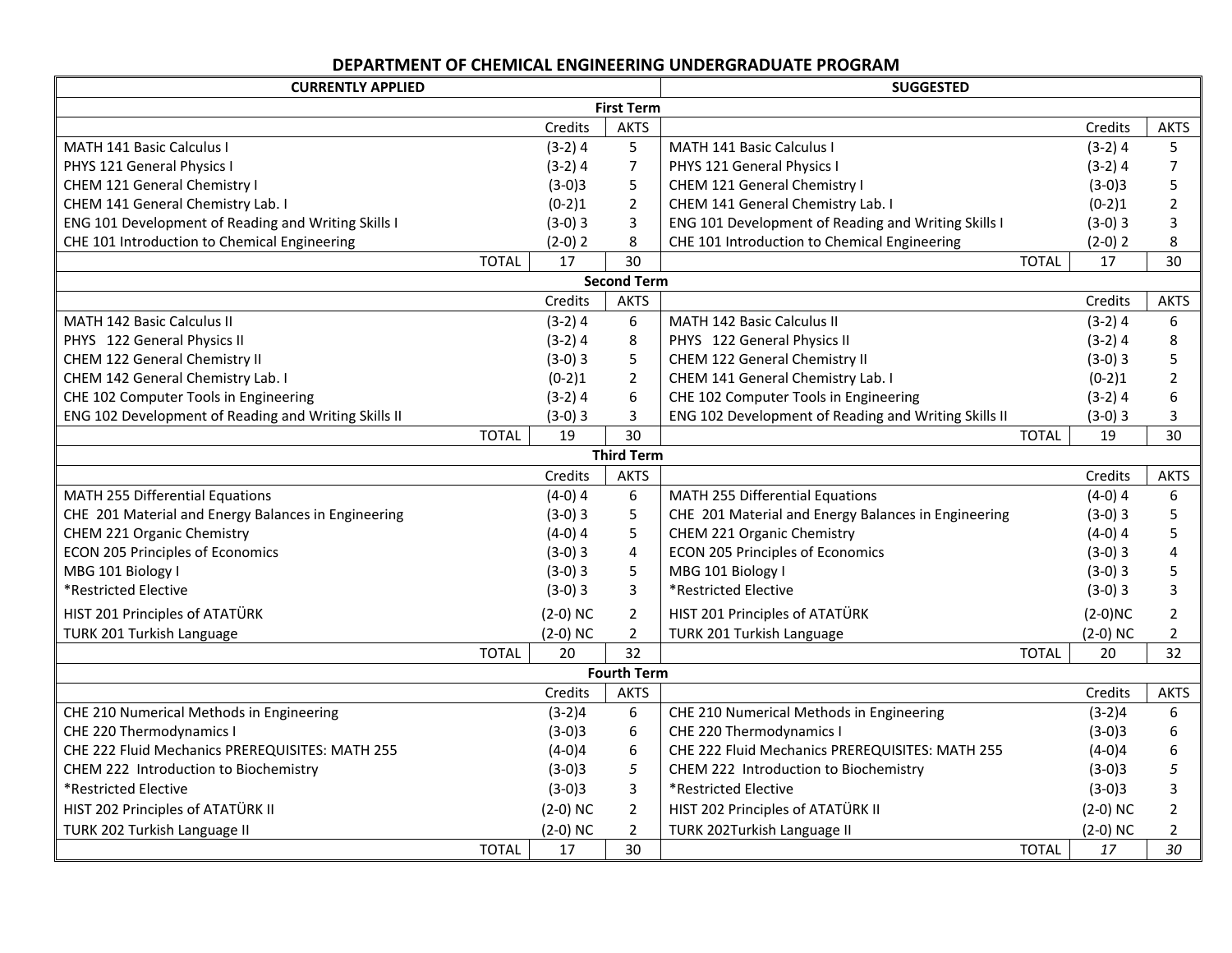| <b>Fifth Term</b>                                                    |           |                     |                                                          |           |                |  |  |  |  |
|----------------------------------------------------------------------|-----------|---------------------|----------------------------------------------------------|-----------|----------------|--|--|--|--|
|                                                                      | Credits   | <b>AKTS</b>         |                                                          | Credits   | <b>AKTS</b>    |  |  |  |  |
| CHEM 321 Physical Chemistry                                          | $(3-0)3$  | $\overline{4}$      | CHEM 321 Physical Chemistry                              | $(3-0)3$  | 4              |  |  |  |  |
| CHE 311 Heat and Mass Transfer PREREQUISITES: CHE 201                | $(4-0)$ 4 | 5                   | CHE 311 Heat and Mass Transfer PREREQUISITES: CHE 201    | $(3-2)4$  | 5              |  |  |  |  |
| CHE 321 Thermodynamics II                                            | $(3-0)3$  | 5                   | CHE 321 Thermodynamics II                                | $(3-0)3$  | 5              |  |  |  |  |
| ME 231 Materials Science and Engineering                             | $(3-0)3$  | 3                   | ME 231 Materials Science and Engineering                 | $(3-0)3$  | 3              |  |  |  |  |
| CHE 301 Technical Writing for Chemical Engineer                      | $(3-0)3$  | 3                   | CHE 301 Technical Writing for Chemical Engineer          | $(3-0)3$  | 3              |  |  |  |  |
| *Non-Technical Elective                                              | $(3-0)3$  | 3                   | *Non-Technical Elective                                  | $(3-0)3$  | 3              |  |  |  |  |
| CHE 300 Summer Practice I                                            | <b>NC</b> | $\overline{7}$      | CHE 300 Summer Practice I                                | <b>NC</b> | $\overline{7}$ |  |  |  |  |
| <b>TOTAL</b>                                                         | 19        | 30                  | <b>TOTAL</b>                                             | 19        | 30             |  |  |  |  |
|                                                                      |           | <b>Sixth Term</b>   |                                                          |           |                |  |  |  |  |
|                                                                      | Credits   | <b>AKTS</b>         |                                                          | Credits   | <b>AKTS</b>    |  |  |  |  |
| CHE 302 Chemical Kinetics and Reactor Design                         | $(4-0)$ 4 | $\overline{7}$      | CHE 302 Chemical Kinetics and Reactor Design             | $(4-0)$ 4 | $\overline{7}$ |  |  |  |  |
| CHE 310 Chemical Engineering Lab. I                                  | $(0-4)$ 2 | 5                   | CHE 310 Chemical Engineering Lab. I                      | $(0-4)$ 2 | 5              |  |  |  |  |
| CHE 312 Separation Processes PREREQUISITES: CHE 311                  | $4-0)4$   | 5                   | CHE 312 Separation Processes PREREQUISITES: CHE 311      | $(3-2)4$  | 5              |  |  |  |  |
| CHE 330 Mathematical Modelling in Engineering                        | $(3-0)3$  | $\overline{7}$      | CHE 330 Mathematical Modelling in Engineering            | $(3-0)3$  | 7              |  |  |  |  |
| *Non-Technical Elective                                              | $(3-0)3$  | 3                   | *Non-Technical Elective                                  | $(3-0)3$  | 3              |  |  |  |  |
| <b>Technical Elective</b>                                            | $(3-0)3$  | $\overline{3}$      | <b>Technical Elective</b>                                | $(3-0)3$  | 3              |  |  |  |  |
| <b>TOTAL</b>                                                         | 19        | 30                  | <b>TOTAL</b>                                             | 19        | 30             |  |  |  |  |
|                                                                      |           | <b>Seventh Term</b> |                                                          |           |                |  |  |  |  |
|                                                                      | Credits   | <b>AKTS</b>         |                                                          | Credits   | <b>AKTS</b>    |  |  |  |  |
| CHE 402 Process Dynamics and Control                                 | $(3-0)3$  | $\overline{4}$      | CHE 402 Process Dynamics and Control                     | $(3-0)3$  | 4              |  |  |  |  |
| CHE 410 Chemical Engineering Lab. II                                 | $(0-4)$ 2 | 6                   | CHE 410 Chemical Engineering Lab. II                     | $(0-4)$ 2 | 6              |  |  |  |  |
| CHE 420 Engineering Economics and Design PREREQUISITES: CHE 302 and  | $(2-4)$ 4 | 8                   | CHE 420 Engineering Economics and Design                 | $(2-4)$ 4 | 8              |  |  |  |  |
| <b>CHE312</b>                                                        |           |                     | PREREQUISITES: CHE 302 and CHE312                        |           |                |  |  |  |  |
| *Technical Elective                                                  | $(3-0)3$  | 3                   | *Technical Elective                                      | $(3-0)3$  | 3              |  |  |  |  |
| *Technical Elective                                                  | $(3-0)3$  | $\overline{3}$      | *Technical Elective                                      | $(3-0)3$  | 3              |  |  |  |  |
| <b>CHE 400 Summer Practice II</b>                                    | NC.       | $\overline{7}$      | <b>CHE 400 Summer Practice II</b>                        | <b>NC</b> | 7              |  |  |  |  |
| <b>TOTAL</b>                                                         | 15        | 31                  | <b>TOTAL</b>                                             | 15        | 31             |  |  |  |  |
|                                                                      |           | <b>Eight Term</b>   |                                                          |           |                |  |  |  |  |
|                                                                      | Credits   | <b>AKTS</b>         |                                                          | Credits   | <b>AKTS</b>    |  |  |  |  |
| CHE 411 Chemical Engineering Lab. III ( PREREQUSITES:CHE 302 and CHE |           |                     | CHE 411 Chemical Engineering Lab. III ( PREREQUSITES:CHE |           |                |  |  |  |  |
| 311)                                                                 | $(0-4)2$  | $\overline{7}$      | 302 and CHE 311)                                         | $(0-4)$ 2 | $\overline{7}$ |  |  |  |  |
| CHE 421 Engineering Design PREREQUISITES: CHE 420                    | $(2-4)$ 4 | 11                  | CHE 421 Engineering Design PREREQUISITES: CHE 420        | $(2-4)4$  | 11             |  |  |  |  |
| * Nontechnical Elective                                              | $(3-0)3$  | 3                   | * Nontechnical Elective                                  | $(3-0)3$  | 3              |  |  |  |  |
| *Technical Elective                                                  | $(3-0)3$  | 3                   | <i>*</i> Technical Elective                              | $(3-0)3$  | 3              |  |  |  |  |
| * Technical Elective                                                 | $(3-0)3$  | 3                   | * Technical Elective                                     | $(3-0)3$  | 3              |  |  |  |  |
|                                                                      |           |                     | MAN 211 Corporate Communication and Management           |           |                |  |  |  |  |
| MAN 211 Corporate Communication and Management Skills for Engineers  | $(3-0)NC$ | 3                   | Skills for Engineers                                     | $(3-0)NC$ | 3              |  |  |  |  |
| <b>TOTAL</b>                                                         | 15        | 30                  | <b>TOTAL</b>                                             | 15        | 30             |  |  |  |  |
| <b>GENERAL TOTAL</b>                                                 | 141       | 243                 | <b>GENERAL TOTAL</b>                                     | 141       | 243            |  |  |  |  |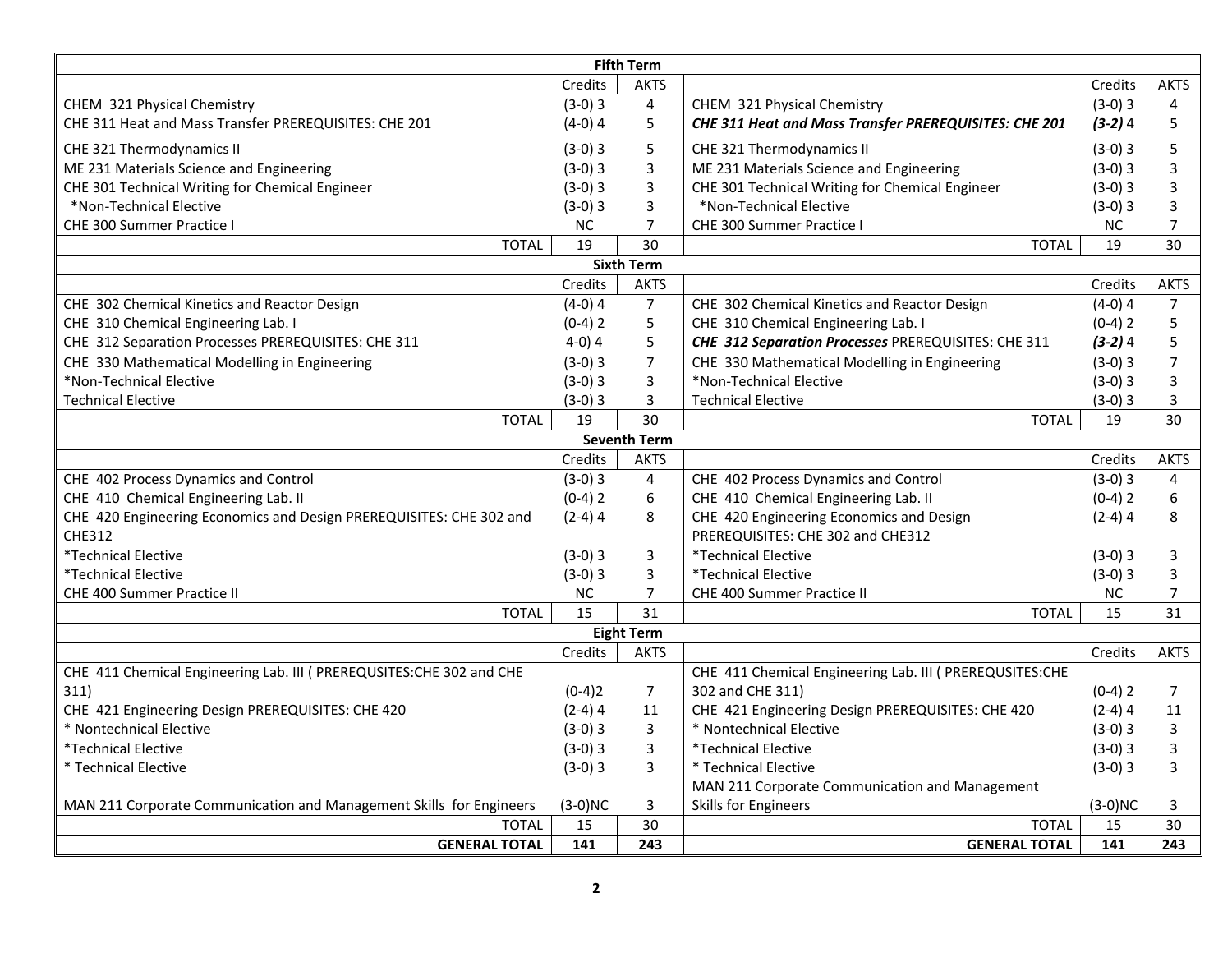### *\****ELECTIVE COURSES**

## **CURRENTLY APPLIED SUGGESTED**

| <b>RESTRICTED ELECTIVES</b>                       |          |             |                                                   |          |             |  |  |  |
|---------------------------------------------------|----------|-------------|---------------------------------------------------|----------|-------------|--|--|--|
| <b>Third Term</b>                                 |          |             |                                                   |          |             |  |  |  |
|                                                   | Credits  | <b>AKTS</b> |                                                   | Credits  | <b>AKTS</b> |  |  |  |
| CHE 211 Introduction Polymer Science              | $(3-0)3$ | 3           | CHE 211 Introduction Polymer Science              | $(3-0)3$ | З           |  |  |  |
| CHE 213 Microbiology                              | $(3-0)3$ | 3           | CHE 213 Microbiology                              | $(3-0)3$ |             |  |  |  |
| CHE 219 Environmental Chemistry                   | $(3-0)3$ | 3           | CHE 219 Environmental Chemistry                   | $(3-0)3$ |             |  |  |  |
| CHE 223 Molecular and Cell Biology                | $(3-0)3$ | 3           | CHE 223 Molecular and Cell Biology                | $(3-0)3$ | 3           |  |  |  |
| <b>Fourth Term</b>                                |          |             |                                                   |          |             |  |  |  |
|                                                   | Credits  | <b>AKTS</b> |                                                   | Credits  | <b>AKTS</b> |  |  |  |
| CHE 226 Introduction to Environmental Engineering | $(3-0)3$ | 3           | CHE 226 Introduction to Environmental Engineering | $(3-0)3$ | 3           |  |  |  |
| CHE 228 Structure and Properties of Polymer       | $(3-0)3$ | 3           | CHE 228 Structure and Properties of Polymer       | $(3-0)3$ |             |  |  |  |
| CHE 230 Potential Sources of Energy               | $(3-0)3$ | 3           | CHE 230 Potential Sources of Energy               | $(3-0)3$ |             |  |  |  |
| CHE 232 Chemical Processing of Petroleum          | $(3-0)3$ | 3           | CHE 232 Chemical Processing of Petroleum          | $(3-0)3$ |             |  |  |  |
| CHE 234 Polymer Chemistry                         | $(3-0)3$ | 3           | CHE 234 Polymer Chemistry                         | $(3-0)3$ |             |  |  |  |
| <b>CHE 240 Combustion Science</b>                 | $(3-0)3$ | 3.          | CHE 240 Combustion Science                        | $(3-0)3$ |             |  |  |  |

### **TECHNICAL ELECTIVES**

|                                                       | .<br>Credits            | <b>AKTS</b> |                                                   | `redits                              | <b>AKTS</b> |
|-------------------------------------------------------|-------------------------|-------------|---------------------------------------------------|--------------------------------------|-------------|
| 499 C<br>I CHE<br>Course<br>. Cooperative Education C | $\sim$<br>ın.<br>IU-613 |             | $\sqrt{200}$<br>Course<br>Cooperative Education C | $\sqrt{2}$<br>$\sim$<br>U J-<br>כוס- |             |

| <b>PRODUCT AND PROCESS ENGINEERING</b>                |          |             |                                                       |          |             |  |  |  |
|-------------------------------------------------------|----------|-------------|-------------------------------------------------------|----------|-------------|--|--|--|
| <b>Sixth Term</b>                                     |          |             |                                                       |          |             |  |  |  |
|                                                       | Credits  | <b>AKTS</b> |                                                       | Credits  | <b>AKTS</b> |  |  |  |
| CHE 360 Molecular Aspects of Chemical Engineering     | $(3-0)3$ |             | CHE 360 Molecular Aspects of Chemical Engineering     | $(3-0)3$ |             |  |  |  |
| CHE 362 Interfacial Transport Processes and Rheology  | $(3-0)3$ |             | CHE 362 Interfacial Transport Processes and Rheology  | $(3-0)3$ |             |  |  |  |
| CHE 364 Phase Equilibria                              | $(3-0)3$ |             | CHE 364 Phase Equilibria                              | $(3-0)3$ |             |  |  |  |
|                                                       |          |             | <b>Seventh Term</b>                                   |          |             |  |  |  |
|                                                       | Credits  | <b>AKTS</b> |                                                       | Credits  | <b>AKTS</b> |  |  |  |
| CHE 449 Membrane Processes and Separation of Mixtures | $(3-0)3$ | 3           | CHE 449 Membrane Processes and Separation of Mixtures | $(3-0)3$ |             |  |  |  |
| CHE 451 Rheology of non-Newtonion Fluids              | $(3-0)3$ | 3           | CHE 451 Rheology of non-Newtonion Fluids              | $(3-0)3$ |             |  |  |  |
| CHE 453 Multicomponent Separation                     | $(3-0)3$ | 3           | CHE 453 Multicomponent Separation                     | $(3-0)3$ |             |  |  |  |
| CHE 463 Adsorption                                    | (3-0)3   |             | CHE 463 Adsorption                                    | $(3-0)3$ |             |  |  |  |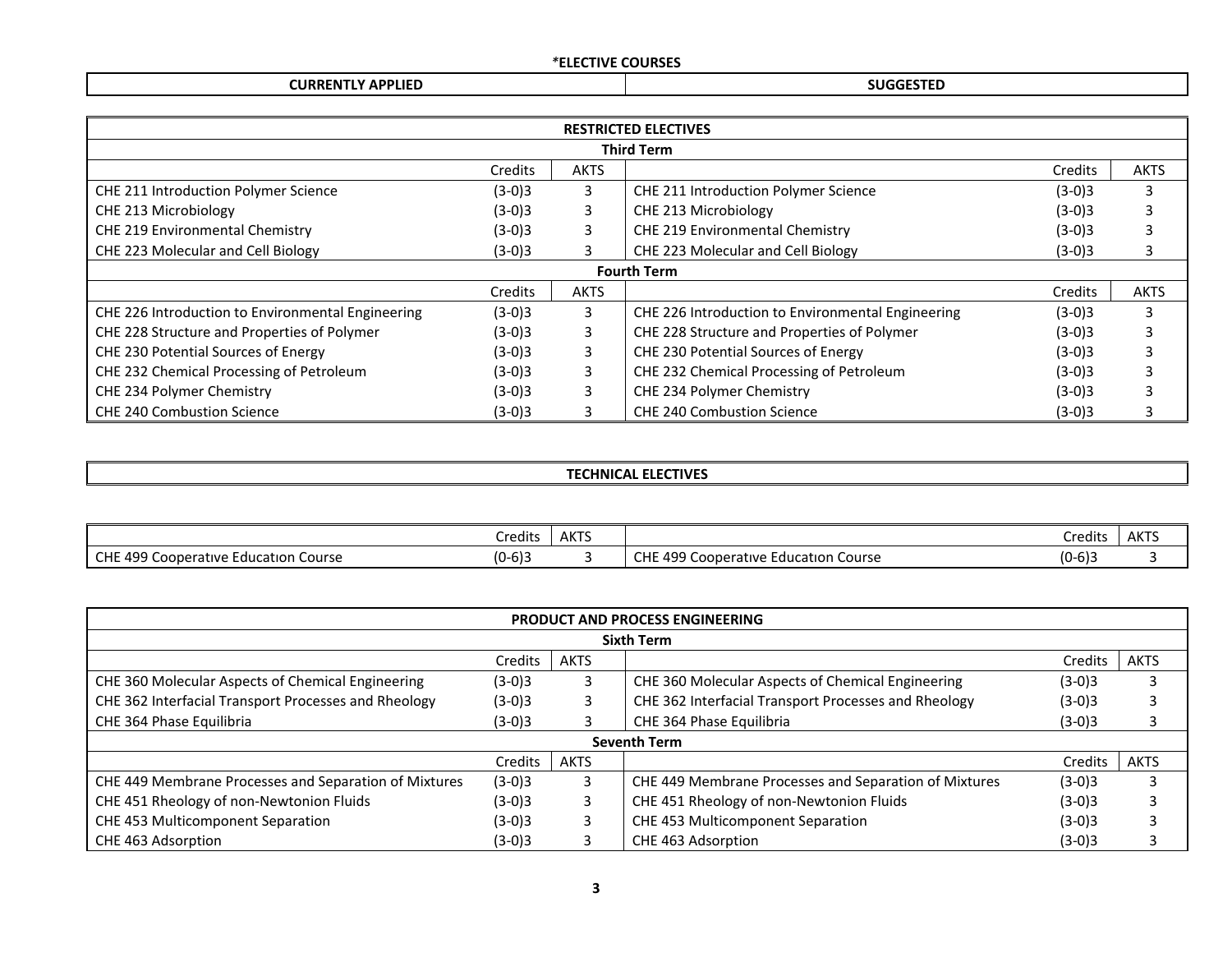| Eight Term                                             |          |             |                                                        |          |             |  |  |  |  |
|--------------------------------------------------------|----------|-------------|--------------------------------------------------------|----------|-------------|--|--|--|--|
|                                                        | Credits  | <b>AKTS</b> |                                                        | Credits  | <b>AKTS</b> |  |  |  |  |
| CHE 423 Petrochemical Processing                       | $(3-0)3$ |             | CHE 423 Petrochemical Processing                       | $(3-0)3$ |             |  |  |  |  |
| CHE 446 Drying                                         | $(3-0)3$ |             | CHE 446 Drying                                         | $(3-0)3$ |             |  |  |  |  |
| CHE 448 Novel Separation Techniques                    | $(3-0)3$ |             | <b>CHE 448 Novel Separation Techniques</b>             | $(3-0)3$ |             |  |  |  |  |
| CHE 450 Gas Purification Technology                    | $(3-0)3$ |             | CHE 450 Gas Purification Technology                    | $(3-0)3$ |             |  |  |  |  |
| CHE 452 Heterogenous Catalysis and Catalytic Processes | $(3-0)3$ | 3.          | CHE 452 Heterogenous Catalysis and Catalytic Processes | $(3-0)3$ |             |  |  |  |  |
| CHE 454 Reactor Design                                 | $(3-0)3$ |             | CHE 454 Reactor Design                                 | $(3-0)3$ |             |  |  |  |  |
| CHE 456 Heat Transfer Equipment                        | $(3-0)3$ |             | CHE 456 Heat Transfer Equipment                        | $(3-0)3$ |             |  |  |  |  |
| CHE 458 Industrial Organization and Managment          | $(3-0)3$ |             | CHE 458 Industrial Organization and Managment          | $(3-0)3$ |             |  |  |  |  |
| CHE 460 Catalytic Reaction                             | $(3-0)3$ |             | <b>CHE 460 Catalytic Reaction</b>                      | $(3-0)3$ |             |  |  |  |  |

| <b>BIOTECHNOLOGY AND BIOPROCESS ENGINEERING</b>        |          |             |                                                               |                |             |  |  |  |
|--------------------------------------------------------|----------|-------------|---------------------------------------------------------------|----------------|-------------|--|--|--|
|                                                        |          |             | <b>Sixth Term</b>                                             |                |             |  |  |  |
|                                                        | Credits  | <b>AKTS</b> |                                                               | Credits        | <b>AKTS</b> |  |  |  |
| CHE 366 Industrial Microbiology                        | $(3-0)3$ | 3           | CHE 366 Industrial Microbiology                               | $(3-0)3$       | 3           |  |  |  |
| CHE 368 Cell Culture Techniques                        | $(3-0)3$ | 3           | CHE 368 Cell Culture Techniques                               | $(3-0)3$       |             |  |  |  |
| CHE 370 Molecular Engineering Aspects of Biotechnology | $(3-0)3$ | 3           | CHE 370 Molecular Engineering Aspects of Biotechnology        | $(3-0)3$       |             |  |  |  |
| CHE 372 Physical Aspects of Biological Systems         | $(3-0)3$ | 3           | CHE 372 Physical Aspects of Biological Systems                | $(3-0)3$       |             |  |  |  |
| <b>Seventh Term</b>                                    |          |             |                                                               |                |             |  |  |  |
|                                                        | Credits  | <b>AKTS</b> |                                                               | <b>Credits</b> | <b>AKTS</b> |  |  |  |
| CHE 455 Process Design for Biotechnology               | $(3-0)3$ | 3           | CHE 455 Process Design for Biotechnology                      | $(3-0)3$       | 3           |  |  |  |
| CHE 457 Metabolic and Cell Engineering                 | $(3-0)3$ | 3           | CHE 457 Metabolic and Cell Engineering                        | $(3-0)3$       |             |  |  |  |
| CHE 459 Special Topics in Biotechnology                | $(3-0)3$ | 3           | CHE 459 Special Topics in Biotechnology                       | (3-0)3         |             |  |  |  |
|                                                        |          |             | <b>Eight Term</b>                                             |                |             |  |  |  |
|                                                        | Credits  | <b>AKTS</b> |                                                               | Credits        | <b>AKTS</b> |  |  |  |
| CHE 425 Biochemical Engineering                        | $(3-0)3$ | 3           | CHE 425 Biochemical Engineering                               | $(3-0)3$       | 3           |  |  |  |
| CHE 462 Enzyme Technology                              | $(3-0)3$ | 3           | CHE 462 Enzyme Technology                                     | $(3-0)3$       | 3           |  |  |  |
| CHE 464 Separation and Purification Processes for      |          |             | CHE 464 Separation and Purification Processes for Biochemical |                |             |  |  |  |
| <b>Biochemical Products</b>                            | $(3-0)3$ | 3           | Products                                                      | $(3-0)3$       |             |  |  |  |
| CHE 424 Biomass Conversion to Chemicals And Fuels      | $(3-0)3$ | 3           | CHE 424 Biomass Conversion to Chemicals And Fuels             | $(3-0)3$       |             |  |  |  |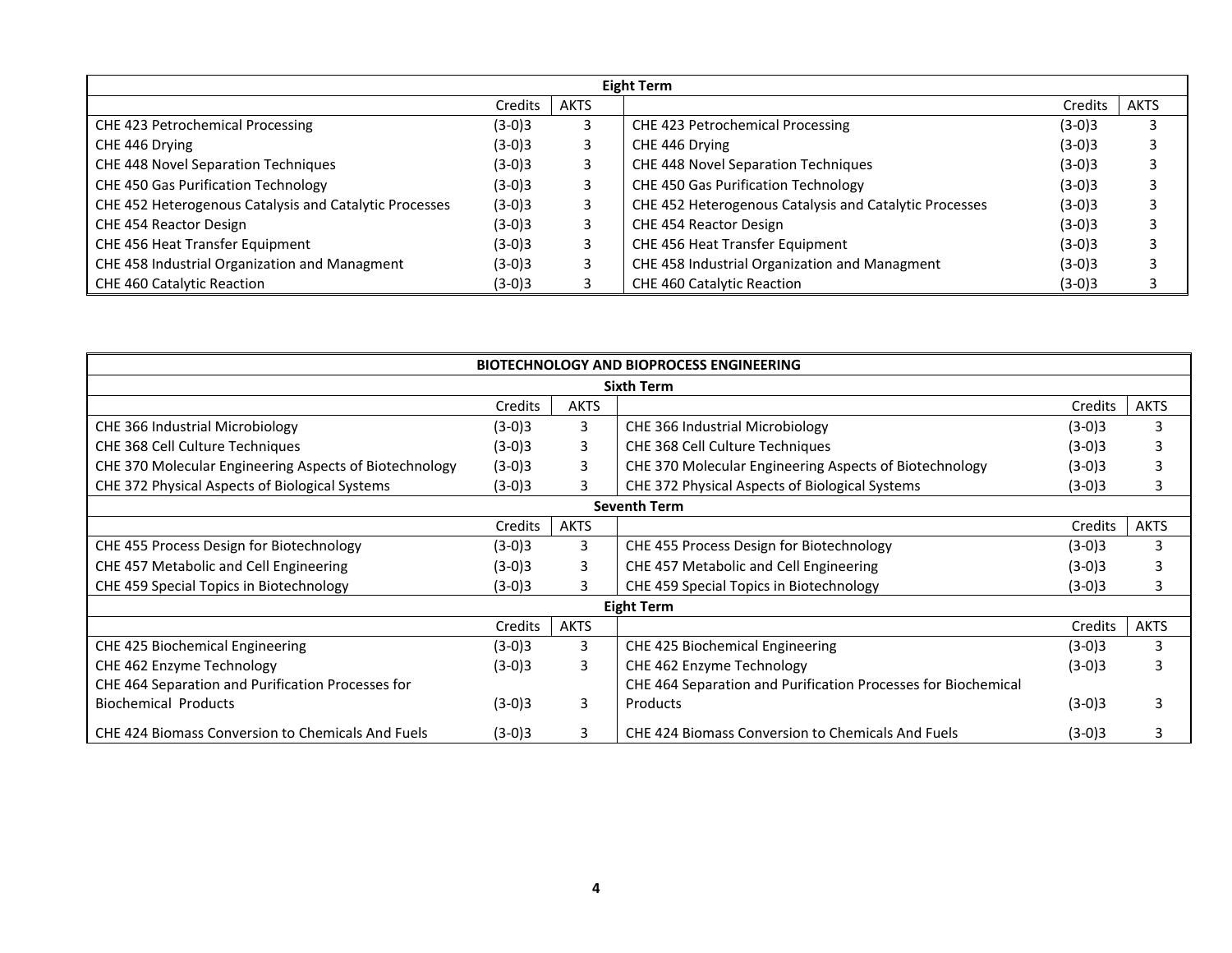| <b>ENVIRONMENTAL AND ENERGY TECHNOLOGIES</b> |          |             |                                             |          |      |  |  |  |  |
|----------------------------------------------|----------|-------------|---------------------------------------------|----------|------|--|--|--|--|
| <b>ENERGY</b>                                |          |             |                                             |          |      |  |  |  |  |
| <b>Sixth Term</b>                            |          |             |                                             |          |      |  |  |  |  |
|                                              | Credits  | <b>AKTS</b> |                                             | Credits  | AKTS |  |  |  |  |
| CHE 346 Energy Management                    | $(3-0)3$ | 3           | CHE 346 Energy Management                   | $(3-0)3$ |      |  |  |  |  |
| CHE 348 Energy Conservation and Conversion   | $(3-0)3$ | 3           | CHE 348 Energy Conservation and Conversion  | $(3-0)3$ |      |  |  |  |  |
| CHE 350 Introduction to Process Integration  | $(3-0)3$ | 3           | CHE 350 Introduction to Process Integration | $(3-0)3$ |      |  |  |  |  |
| CHE 352 Energy Technology                    | $(3-0)3$ | 3           | CHE 352 Energy Technology                   | $(3-0)3$ |      |  |  |  |  |
| CHE 354 Combustion Engineering               | $(3-0)3$ |             | <b>CHE 354 Combustion Engineering</b>       | $(3-0)3$ |      |  |  |  |  |
| <b>CHE 338 Photovoltaics</b>                 | $(3-0)3$ | 3           | <b>CHE 338 Photovoltaics</b>                | $(3-0)3$ |      |  |  |  |  |
|                                              |          |             | <b>Seventh Term</b>                         |          |      |  |  |  |  |
|                                              | Credits  | <b>AKTS</b> |                                             | Credits  | AKTS |  |  |  |  |
| CHE 427 Flames                               | $(3-0)3$ | 3           | CHE 427 Flames                              | $(3-0)3$ |      |  |  |  |  |
| <b>CHE 429 Radiative Transfer</b>            | $(3-0)3$ | 3           | <b>CHE 429 Radiative Transfer</b>           | $(3-0)3$ |      |  |  |  |  |
| CHE 431 Sustainable Energy                   | $(3-0)3$ | 3           | CHE 431 Sustainable Energy                  | $(3-0)3$ |      |  |  |  |  |
| CHE 433 Solar Energy Technology              | $(3-0)3$ |             | CHE 433 Solar Energy Technology             | $(3-0)3$ |      |  |  |  |  |

| <b>ENVIRONMENTAL</b>                                   |          |             |                                                   |          |             |  |  |  |
|--------------------------------------------------------|----------|-------------|---------------------------------------------------|----------|-------------|--|--|--|
| <b>Sixth Term</b>                                      |          |             |                                                   |          |             |  |  |  |
|                                                        | Credits  | <b>AKTS</b> |                                                   | Credits  | <b>AKTS</b> |  |  |  |
| <b>CHE 336 Pollution Prevention</b>                    | $(3-0)3$ | 3           | <b>CHE 336 Pollution Prevention</b>               | $(3-0)3$ |             |  |  |  |
| <b>CHE 356 Industrial Water Treatment Technologies</b> | $(3-0)3$ | 3           | CHE 356 Industrial Water Treatment Technologies   | $(3-0)3$ |             |  |  |  |
| CHE 358 Solid Waste Disposal                           | $(3-0)3$ | 3           | CHE 358 Solid Waste Disposal                      | $(3-0)3$ |             |  |  |  |
| <b>Seventh Term</b>                                    |          |             |                                                   |          |             |  |  |  |
|                                                        | Credits  | <b>AKTS</b> |                                                   | Credits  | <b>AKTS</b> |  |  |  |
| CHE 435 Fundamentals of Air Pollution and Control      | $(3-0)3$ | 3           | CHE 435 Fundamentals of Air Pollution and Control | $(3-0)3$ |             |  |  |  |
| CHE 445 Industrial and Hazardous Waste Treatment       | $(3-0)3$ |             | CHE 445 Industrial and Hazardous Waste Treatment  | $(3-0)3$ |             |  |  |  |
|                                                        |          |             | <b>Eight Term</b>                                 |          |             |  |  |  |
|                                                        | Credits  | <b>AKTS</b> |                                                   | Credits  | <b>AKTS</b> |  |  |  |
| <b>CHE 442 Water Pollution Control Process</b>         | $(3-0)3$ | 3           | <b>CHE 442 Water Pollution Control Process</b>    | $(3-0)3$ |             |  |  |  |
| CHE 444 Environment and Technology                     | $(3-0)3$ | 3           | CHE 444 Environment and Technology                | $(3-0)3$ |             |  |  |  |